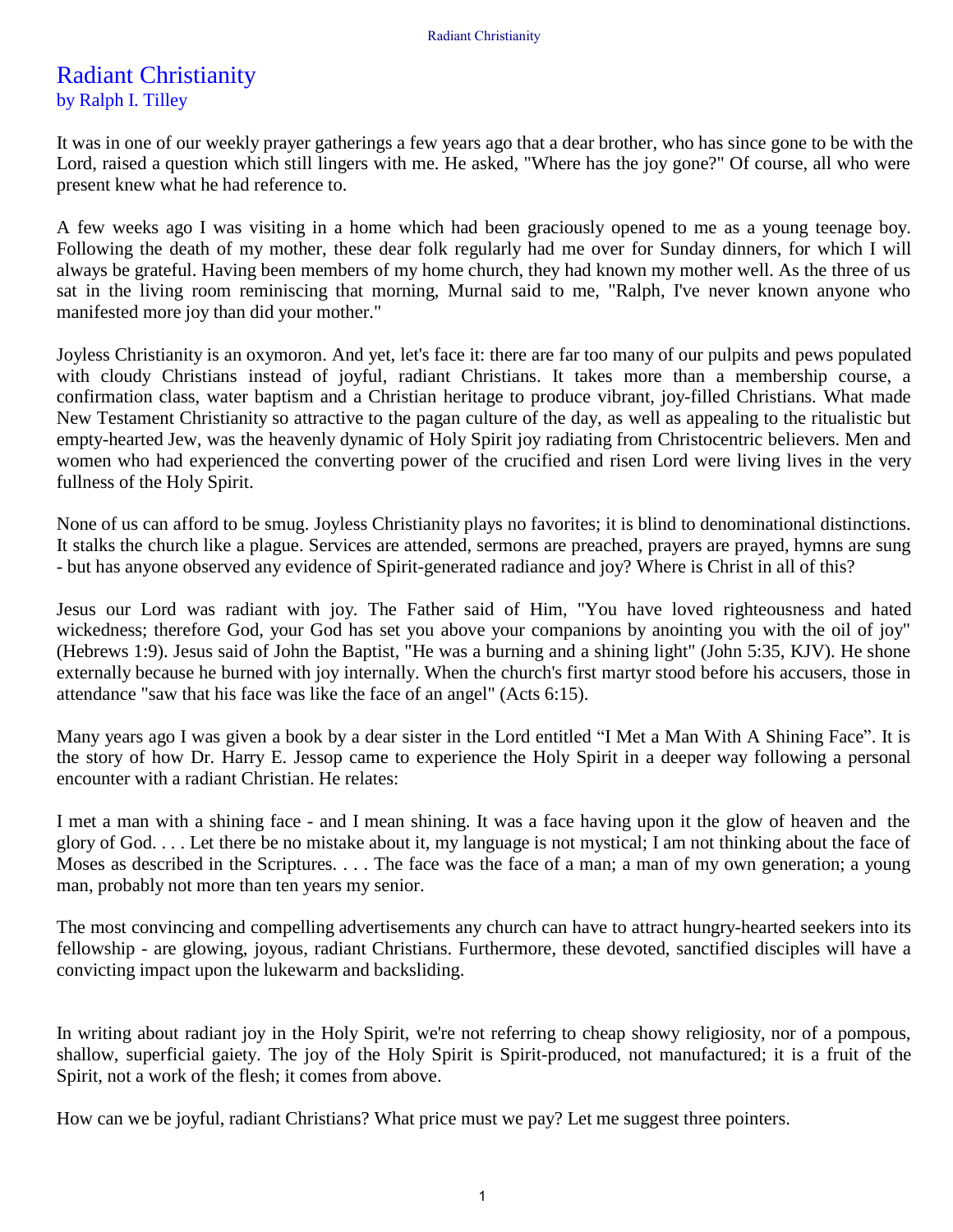## Radiant Christianity

To be a joyful, radiant Christian one must have an insatiable appetite for God. Jesus said, "Blessed are those who hunger and thirst for righteousness, for they will be filled" (Matthew 5:6). One thing which characterizes radiant Christians is continuous discontent with their level of growth in God. They want to know Jesus Christ more intimately, they desire to grow in grace more fully, they want to be used by God more effectively. It is always a cry for "More, more, more." Their constant prayer is reflected in the words of Thomas Chisholm:

> I have one deep, supreme desire, That I may be like Jesus. To this I fervently aspire, That I may be like Jesus. I want my heart his throne to be, So that a watching world may see His likeness shining forth in me. *I want to be like Jesus.*

Secondly, To be a joyful, radiant Christian one must hate sin and love righteousness. As we saw earlier, Jesus was exalted to the very throne of His Father because of His abhorrence of evil and His attachment to the standard of holiness: "You have loved righteousness and hated wickedness; therefore God, your God, has set you above your companions by anointing you with the oil of joy" (Hebrews 1:9).

Joy must inevitably depart when sin enters. Where sin is confessed and forsaken, joy returns. Following his confession of sin, King David rightly prayed, "Restore to me the joy of Your salvation" (Psalm 51:12).

It is here that so many Christians are losing their way. They lament the absence of joy, they decry their feebleness and lukewarmness. But they're unwilling to pay the price for joy-filled living: confession of sin. It doesn't have to be the sin of adultery, thievery, or drunkenness. What about the refined sins of malicious gossip, slander, greed, grumbling and unkindness? These sins will as surely sap the believer of joy as any other.

Finally, to be a joyful, radiant Christian one must consistently listen to the voice of the Bridegroom. John the Baptist enjoyed this relationship with Jesus Christ: "The bride belongs to the bridegroom. The friend who attends the bridegroom waits and listens for him, and is full of joy when he hears the bridegroom's voice. That joy is mine, and it is now complete" (John 3:29).

We listen to the voice of our Bridegroom with the Word of God open before us in the place of prayer. Prayer is not primarily talking to God; prayer is God's speaking to me. Child of God, have you allowed the strange voices of this world to muffle the voice of your heavenly Bridegroom? Are you more familiar with the voices of men and women in this world than the voice of the Good Shepherd? Has your joy leaked out? Are you filled with anxiety, fear, dread, boredom, heaviness? Your Bridegroom would invite you into His holy chambers to be alone with Him - just the two of you. Stay there, get still, get quiet, open the Word, don't be in a hurry. And don't leave until you hear His voice and know that sweet communion has been restored. Then you can leave the place of prayer with complete joy. Practice this and you will be a joyful, radiant Christian.

It has been 20 years ago now since I was exposed to the writings of the late Catherine Marshall. The first book I read was entitled "Friends With God"; it consists of stories and prayers of the Marshall Family. In that volume is a legend which will serve to illustrate quite well what happens when we pay the price to live a radiant life. Here's the story:

The story goes . . .

In the Far West there is an Indian village. Rising out of the desert and towering over the village is a high mountain. Only the very strong can climb it, so all the boys of the village were eager to try.